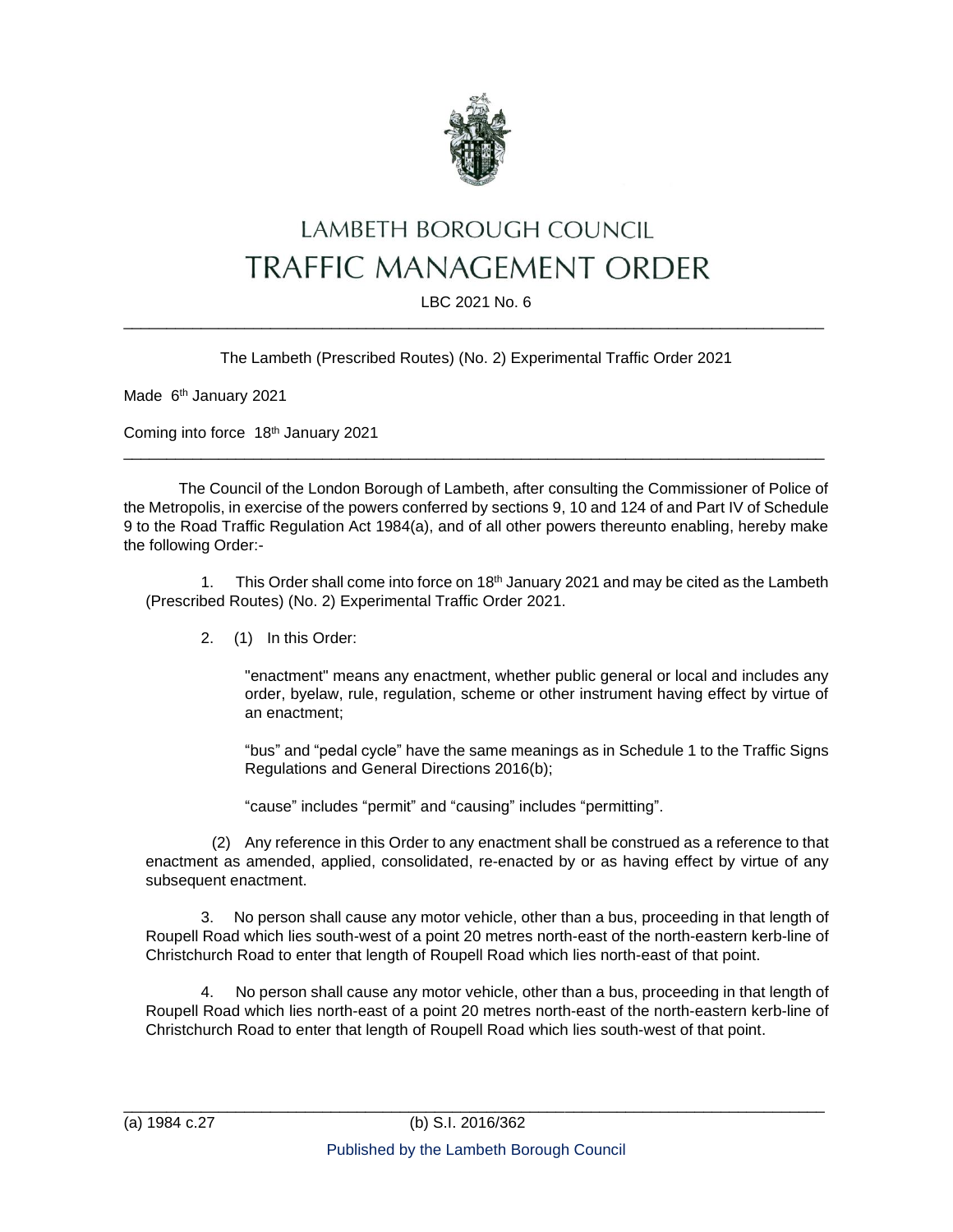5. No person shall cause any motor vehicle proceeding in a road or length of road specified in an item in column (2) of the table in Schedule 1 to this Order to enter the road or length of road specified in column (3) of that item.

No person causing any vehicle, other than a pedal cycle, to proceed in a road specified in an item in column (2) of the table in Schedule 2 to this Order shall thereupon cause that vehicle to turn right into the road specified in column (3) of that item.

7. No person causing any vehicle, other than a pedal cycle, to proceed in a road specified in an item in column (2) of the table in Schedule 3 to this Order shall thereupon cause that vehicle to turn left into the road specified in column (3) of that item.

- 8. Nothing in Article 3, 4, 5, 6 or 7 of this Order shall apply:-
	- (a) in relation to any vehicle being used for ambulance, fire brigade or police purposes if the observance of that Article would be likely to hinder the use of that vehicle for the purpose for which it is being used on that occasion;
	- (b) to anything done with the permission or at the direction of a police constable in uniform or a traffic warden; or
	- (c) to any person who causes any vehicle to proceed in accordance with any restriction or requirement indicated by traffic signs placed pursuant to section 66 or 67 of the Road Traffic Regulation Act 1984.

9. Without prejudice to the validity of anything done or any liability incurred in respect of any act or omission before the coming into force of this Order, the Lambeth (Temporary Traffic Restrictions) ((Arodene Road, Cotherstone Road, Elm Park, Leander Road, Roupell Road and Upper Tulse Hill) Order 2020 is hereby revoked.

10. In pursuance of section 10(2) of the Road Traffic Regulation Act 1984, the Assistant Director of Infrastructure, Environment, Public Realm & Climate Change Delivery or some other person authorised in that behalf by him, may, if it appears to him or that other person essential in the interests of the expeditious, convenient and safe movement of traffic, or for preserving or improving the amenities of the area through which any road affected by this Order runs, modify or suspend the operation of this Order or any provision of it, save that no modification shall make an addition.

Dated this sixth day of January 2021.

Anthony Casale Highway Network Manger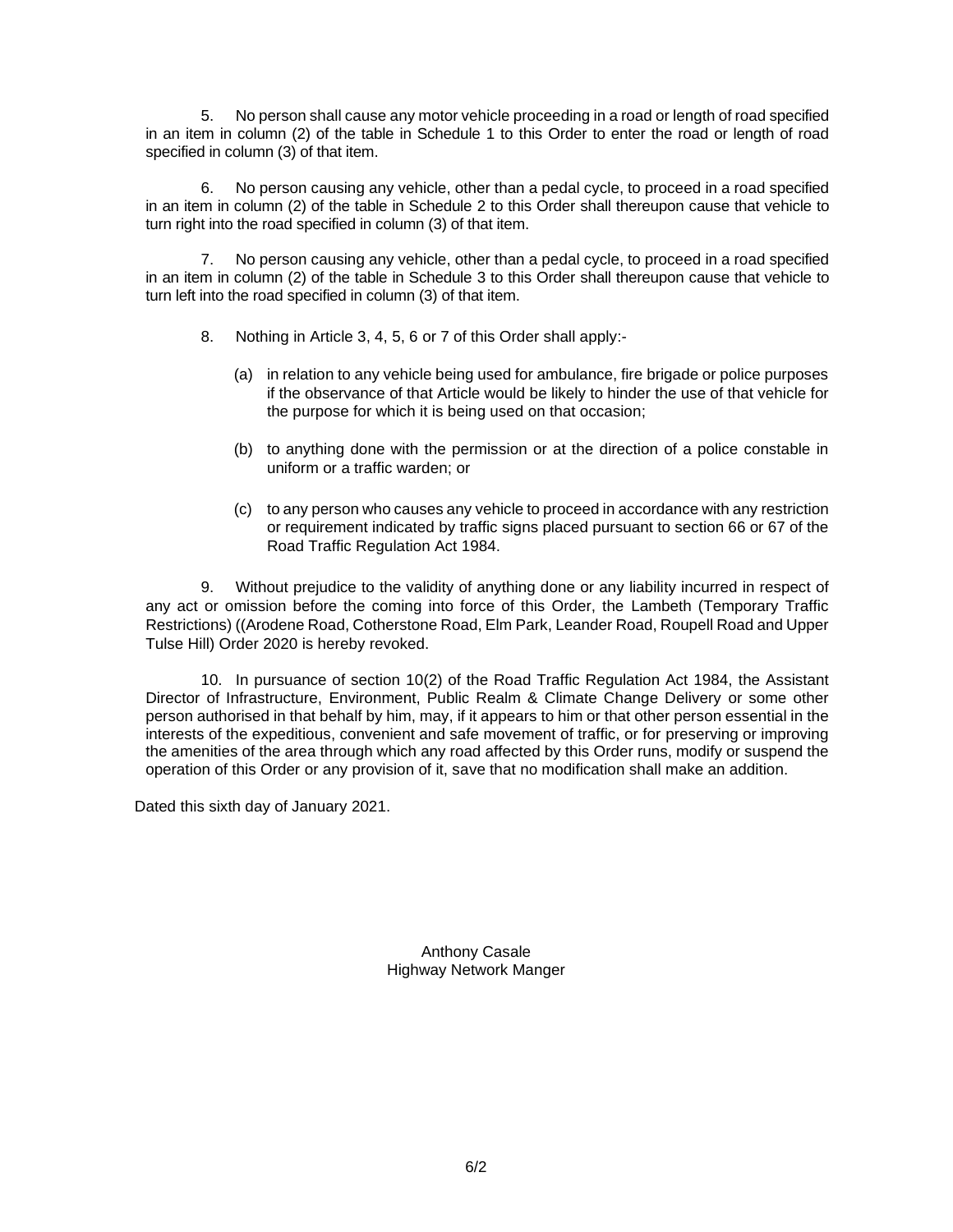#### **SCHEDULE 1**

# (No entry to motor vehicles)

| (1)<br>Item No. | (2)<br>Road or length of road in which the<br>motor vehicle is proceeding                                                               | (3)<br>Road or length of road the motor<br>vehicle shall not enter                                                                      |
|-----------------|-----------------------------------------------------------------------------------------------------------------------------------------|-----------------------------------------------------------------------------------------------------------------------------------------|
| 1.              | Arodene Road<br>that length which lies north-west of a point<br>2 metres north-west of the north-western<br>kerb-line of Helix Gardens. | Arodene Road<br>that length which lies south-east of a point<br>2 metres north-west of the north-western<br>kerb-line of Helix Gardens. |
| 2.              | Arodene Road<br>that length which lies south-east of a point<br>2 metres north-west of the north-western<br>kerb-line of Helix Gardens. | Arodene Road<br>that length which lies north-west of a point<br>2 metres north-west of the north-western<br>kerb-line of Helix Gardens. |
| 3.              | <b>Cotherstone Road</b>                                                                                                                 | <b>Holmewood Road</b>                                                                                                                   |
| 4.              | Elm Park<br>that length which lies north of the northern<br>kerb-line of Craignair Road.                                                | Elm Park<br>that length which lies south of the<br>northern kerb-line of Craignair Road.                                                |
| 5.              | Elm Park<br>that length which lies south of the northern<br>kerb-line of Craignair Road.                                                | Elm Park<br>that length which lies north of the<br>northern kerb-line of Craignair Road.                                                |
| 6.              | Holmewood Road                                                                                                                          | <b>Cotherstone Road</b>                                                                                                                 |
| 7.              | Leander Road<br>that length which lies north-east of the<br>south-western kerb-line of Helix Road.                                      | Leander Road<br>that length which lies south-west of the<br>south-western kerb-line of Helix Road.                                      |
| 8.              | Leander Road<br>that length which lies south-west of the<br>south-western kerb-line of Helix Road.                                      | <b>Leander Road</b><br>that length which lies north-east of the<br>south-western kerb-line of Helix Road.                               |
| 9.              | <b>Upper Tulse Hill</b><br>that length which lies north of the north-<br>western kerb-line of Claverdale Road.                          | Upper Tulse Hill<br>that length which lies south of the north-<br>western kerb-line of Claverdale Road.                                 |
| 10.             | <b>Upper Tulse Hill</b><br>that length which lies south of the north-<br>western kerb-line of Claverdale Road.                          | <b>Upper Tulse Hill</b><br>that length which lies north of the north-<br>western kerb-line of Claverdale Road.                          |